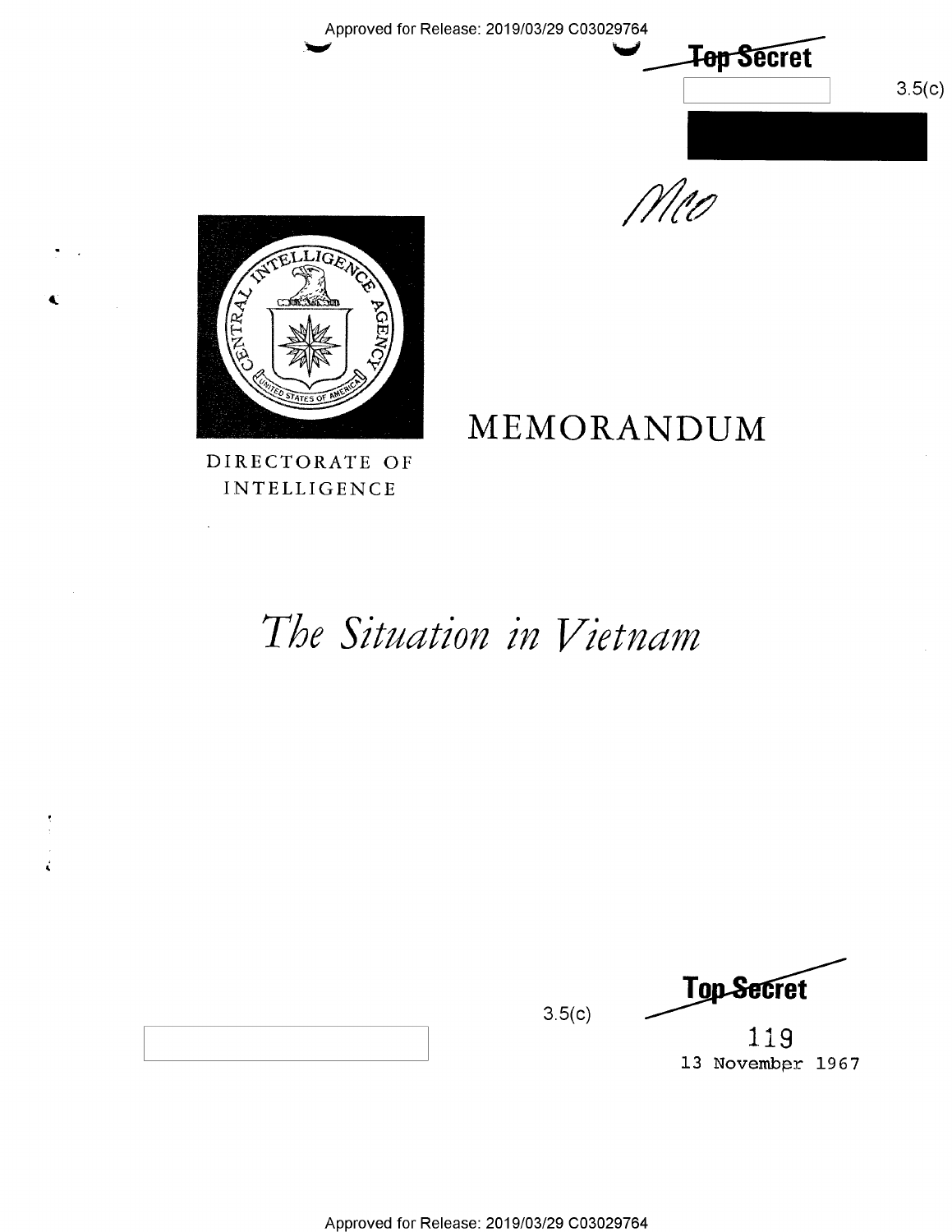Approved for Release: 2019/03/29 C03029764



## WARNING **Barrio** This document contains classified information affecting the national security 歡 of the United States within the meaning of the espionage laws, US Code 載 fitie 18, Sections 793, 794, and 798. 龖  $3.5(c)$ Ť.  $\mathbb{R}$ 鷛 麠  $\frac{1}{16}$ Į 畫 ie<br>D secies ्<br>सम्बद्धाः<br>स

ê,

 $\mathbb{R}$ 

## Lup Secret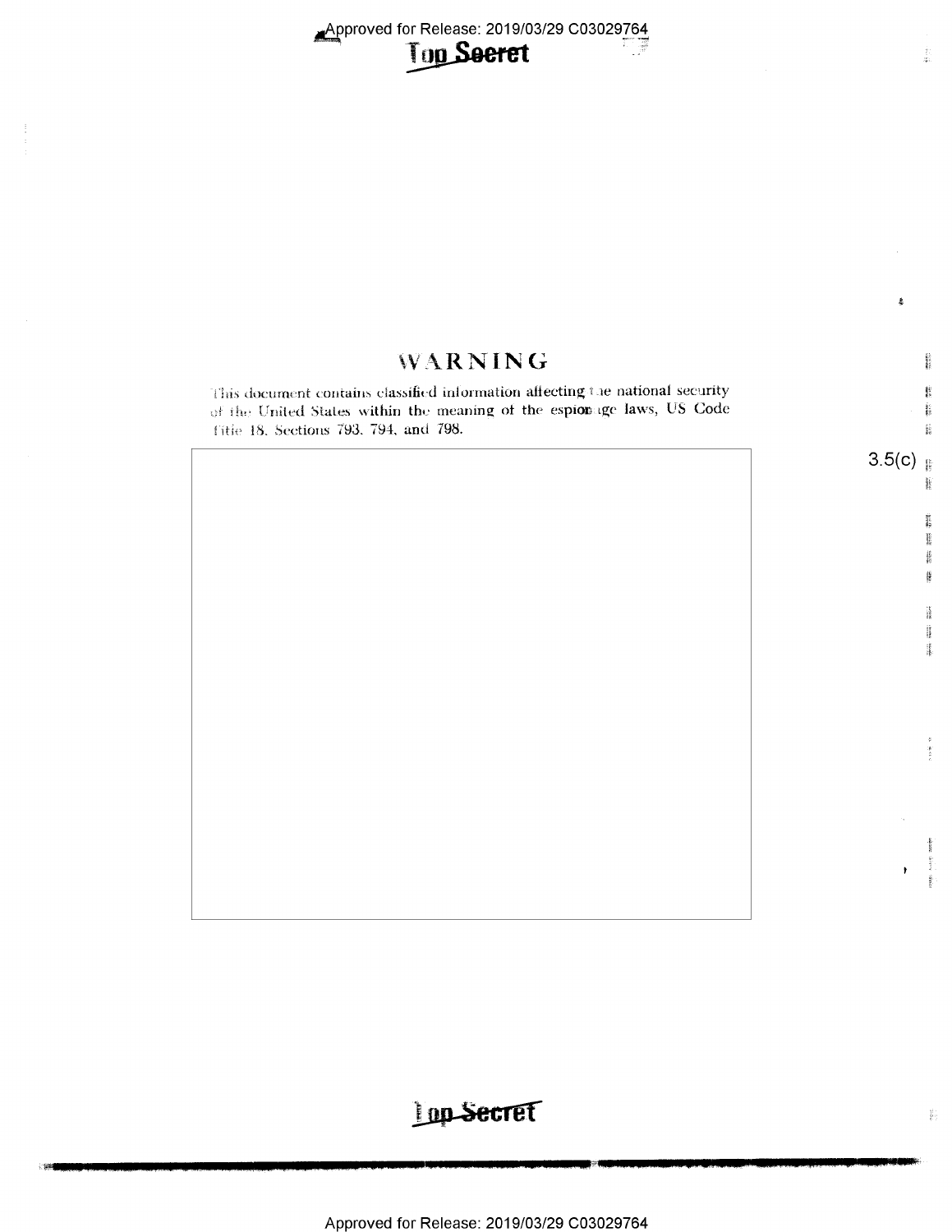Approved for Release: 2019/03/29 C03029764  $\frac{1}{2}$   $\frac{1}{2}$   $\frac{1}{2}$   $\frac{1}{2}$  (c)

Information as of 1600 13 November 1967  $3.5(c)$ 

### HIGHLIGHTS

Allied forces clashed again with North Vietnamese regulars near Dak To on 12-13 November.

I. The Military Situation in South Vietnam: Allied troops clashed again with North Vietnamese regulars in the mountainous jungle near Dak To on 12-13 November (Paras. 1-3). Enemy forces destroyed a bridge and ambushed a South Vietnamese reaction force in Lam Dong Province on 12 November (Paras. 4-6). Enemy offensive activity continues in the III Corps area above Saigon (Paras. 7-10).

II. Political Developments in South Vietnam: The Senate has voted to establish 12 standing committees and will set up an internal affairs and rules committee (Paras. 1-3).

III. Military Developments in North Vietnam: There is nothing of significance to report.

IV. Other Communist Military Developments: There is nothing of significance to report.

V. Communist Political Developments: Another report of Ho Chi Minh's illness is provided by <sup>a</sup> British correspondent recently in Hanoi (Para. 1). A Liberation Front official in Moscow has stated that the Front wants more than a bombing halt before discussing a settlement of the war with the US (Paras. 2-3).



\ s.:sg.3(h)\_(2)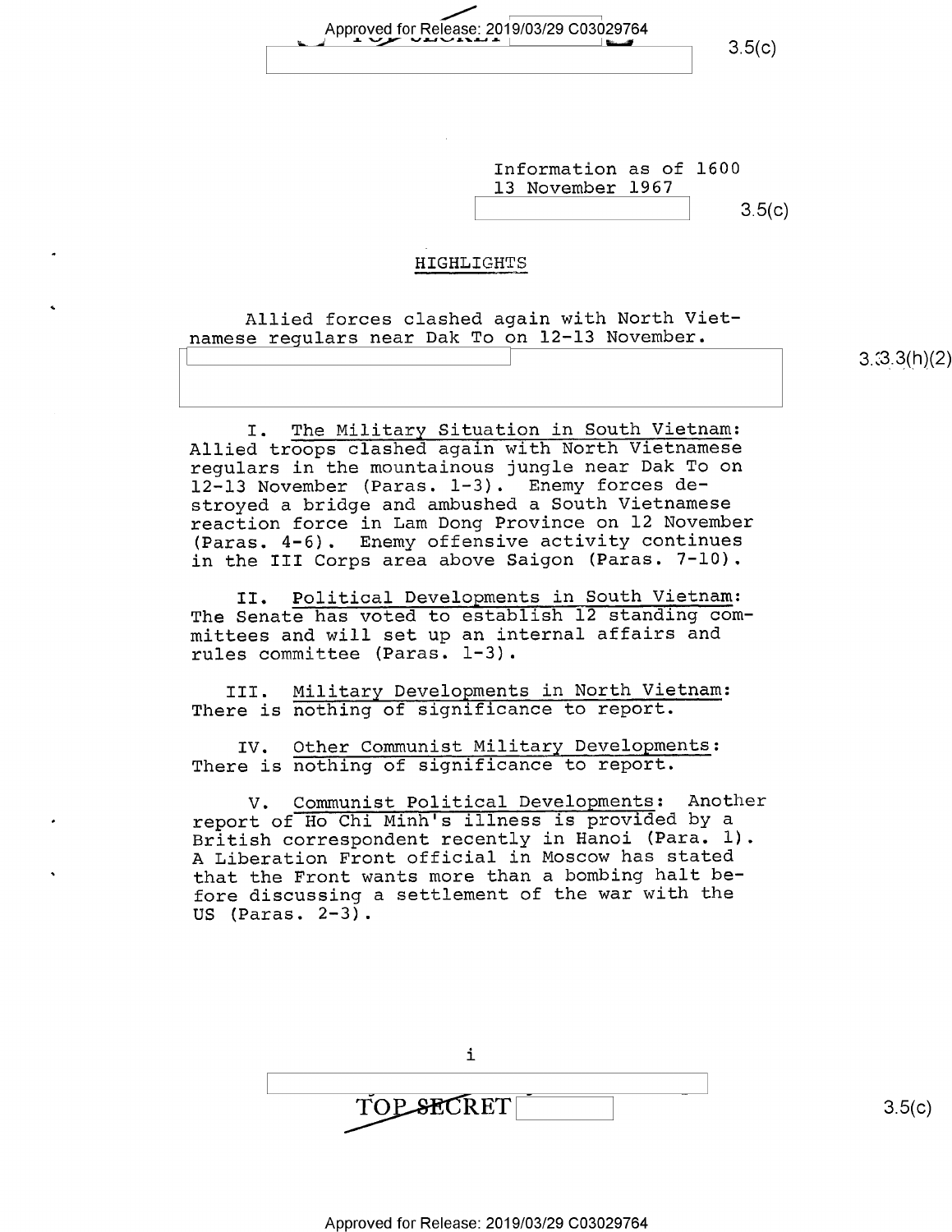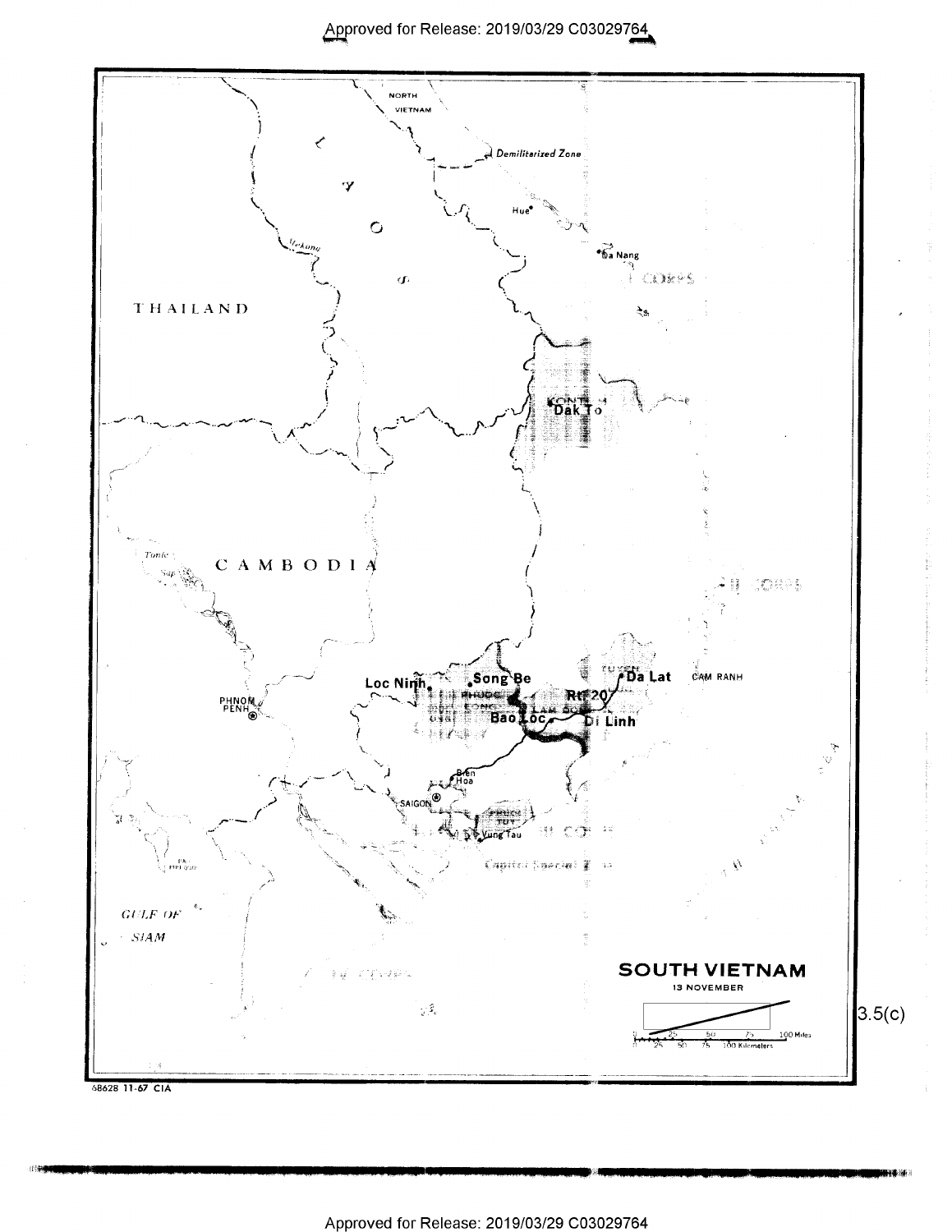Approved for Release: 2019/03/29 C03029764  $\text{TOP}$ ,SE $\text{CRET}$   $\rightarrow$  3.5(c)

#### I. MILITARY SITUATION IN SOUTH VIETNAM"

1. Allied troops clashed again with North Viet-<br>namese regulars in the mountains near Dak To on 12-13 November. Communist forces in this sector appear to be operating in battalion-size units, attempting to ambush smaller US patrols from dug-in positions.

2. Information on the latest fighting is frag-<br>mentary. Press reports indicate that South Vietnamese  $2.$ defenders in a small village two miles north of Dak To were overrun in one action and that nine US soldiers were killed and 25 wounded in another action during<br>the night of 12-13 November. If confirmed, these casualties would bring US losses to 105 killed and<br>over 500 wounded in Kontum Province since 1 November. Some 600 North Vietnamese have been killed.

#### Route 20 lnterdicted in Lam Dong Province

Ä

4. Early on 12 November, an enemy force of unknown size blew up a bridge on strategic Route 20, some 25 miles east of Bao Loc, the capital of Lam Dong Province. A South Vietnamese reaction force,<br>sent to the scene, was ambushed along the highway near the bridge site. At the same time, another enemy force attacked South Vietnamese military compounds at nearby Di Linh.

Both of these engagements continued on 13 November and South Vietnamese and American reinforcements have been moved into the area. Incomplete casualty reports list 65 South Vietnamese soldiers have been killed thus far. Traffic between Bao Lac and Da Lat in neighboring Tuyen Duc Province has been temporarily suspended.

13 November 1967

 $.3(h)(2)$ 

 $3.3(h)(2)$ 

 $3.5(c)$ 

 $I - 1$ A  $3.5(c)$ TOP SECRET  $3.5(c)$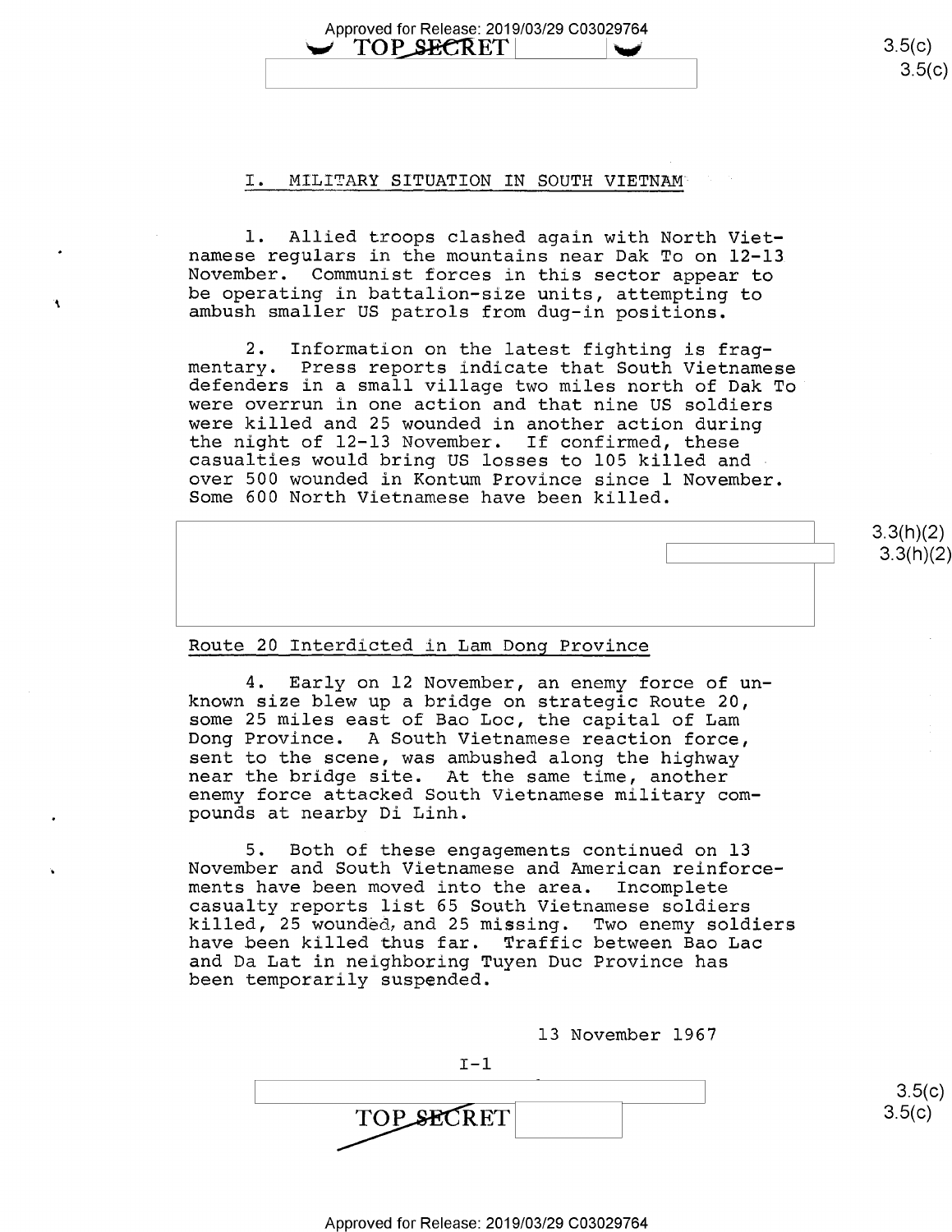Approved for Release: 2019/03/29 C03029764 3-5(6) 3-5(6) 3-5(6) 3-5(6) 3-5(6) 3-5(6) 3-5(6) 3-5(6) 3-5(6) 3-5(6)

6. The recent increase in Communist military<br>activity directed at South Vietnamese forces in<br>this area of southern II Corps is consistent with<br>the avowed enemy objective of destroying security<br>forces and degrading governme

#### Enemy Qctivity in Northern III Corps

7. Communist action continues in the northern<br>portion of the III Corps area. Late on 12 Novem-<br>ber the base camp of the 2nd Brigade/US 25th Infantry Division at Song Be was hit by an intense<br>25-minute mortar barrage. The barrage, believed<br>to have been launched by elements of the North<br>Vietnamese 88th Regiment, consisted of 110 rounds of 60- and 82—mm. mortar fire. Thirty—three Americans were wounded.

 $3.3(h)(2)$ 

 $3.5(c)$ 

 $3.5(c)$ 

l3 November 1967

 $I-2$ TOP SECRET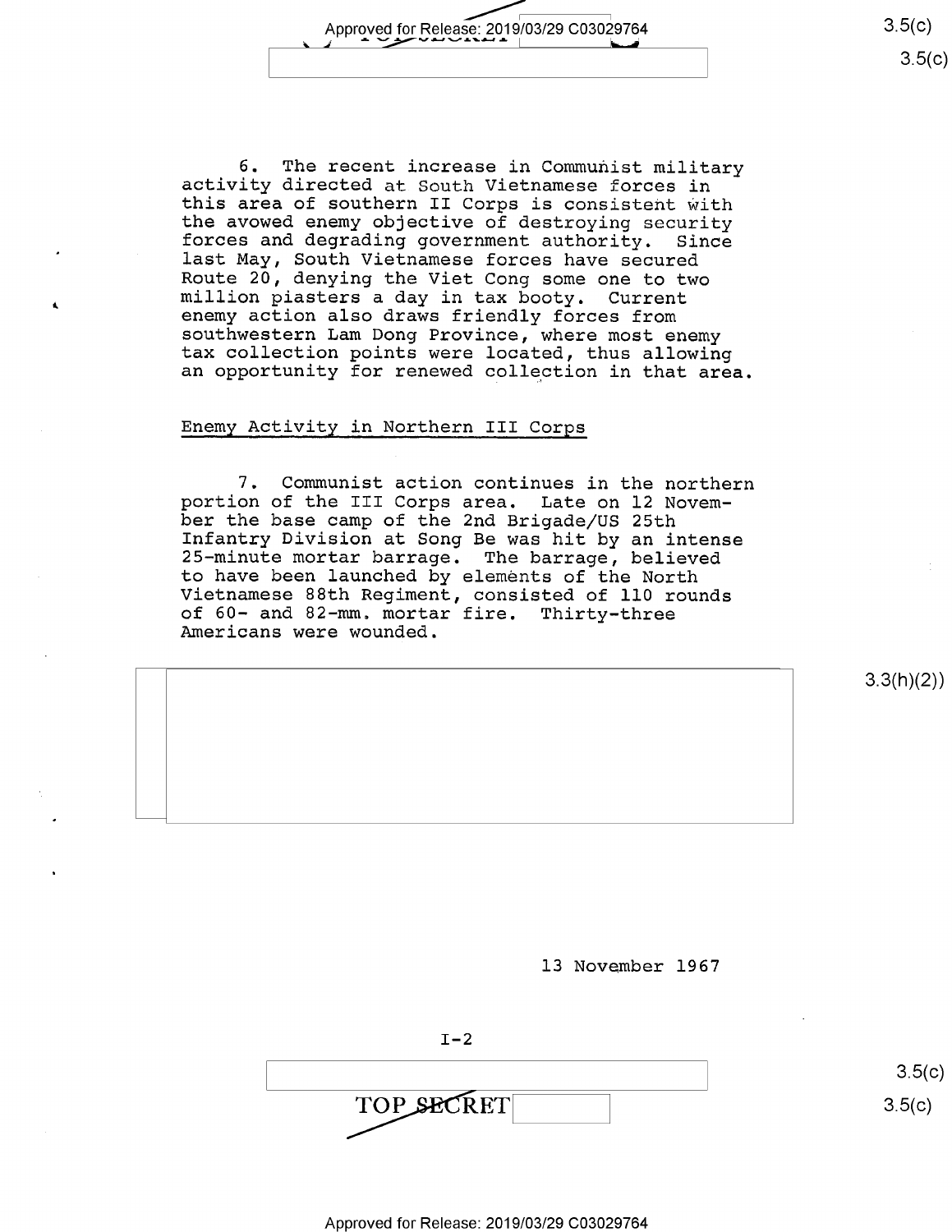Approved for Release: 2019/03/29 C03029764<br>
TOP\_SECRET\ 3.5(c)

 $\hat{\mathbf{r}}$ 



13 November 1967



 $3.5(c)$ 

 $3.5(c)$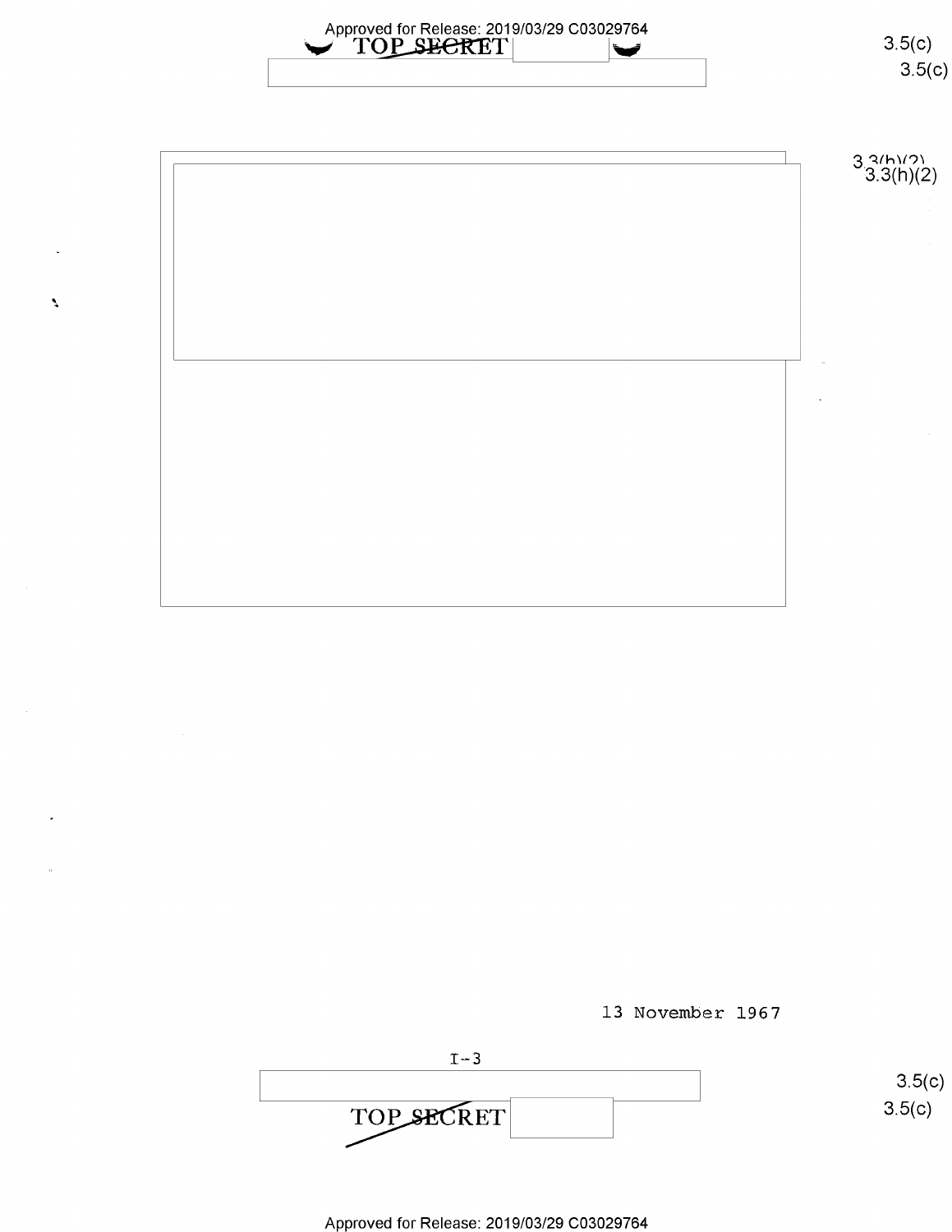Approved for Release: 2019/03/29 C03029764<br> **COP\_SECRET**  $\begin{array}{|c|c|c|c|c|} \hline \text{XOP} & \text{BECRET} \end{array}$  3.5(c) Apploved for Release. 2019/03/29 C03029764<br>
TOP SECRET 3.5(c)

#### II. POLITICAL DEVELOPMENTS IN SOUTH VIETNAM

l. During its continuing consideration of draft rules submitted by the rules committee, the Senate on 9 November approved the establishment of 12 standing committees and decided against having <sup>a</sup>secretary general on its board of presiding offi- cers.

2. The 12 standing committees include the following: agriculture; education, culture, and youth affairs; communications and public works; economics; labor and social welfare; budget, fi-nance, and taxes; information and fo internal affairs and rules; interior; defense; ju-<br>diciary; and health. Each will include between five and ten members, except for the budget and finance committee, which may have as many as 15. Each committee may form as many subcommittees as necessary.

3. In discussing its presiding officers--a<br>question deferred from an earlier session--the<br>Senate voted to forgo election of a secretary gen-<br>eral and establish the internal affairs and rules committee instead. The position of secretary gen-<br>eral was one of considerable power in the Provi-<br>sional National Assembly, and the senators were<br>apparently reluctant to vest this much power in<br>one man again. Specific dut

13 November 1967

II-l  $\overline{)}$  (1)  $\overline{)}$  (1)  $\overline{)}$  (1)  $\overline{)}$  (1)  $\overline{)}$  (1)  $\overline{)}$  (1)  $\overline{)}$  (1)  $\overline{)}$  (1)  $\overline{)}$  (1)  $\overline{)}$  (1)  $\overline{)}$  (1)  $\overline{)}$  (1)  $\overline{)}$  (1)  $\overline{)}$  (1)  $\overline{)}$  (1)  $\overline{)}$  (1)  $\overline{)}$  (1)  $\overline{)}$  (1)  $\overline{$ TOP SECRET

 $3.5(c)$  $3.5(c$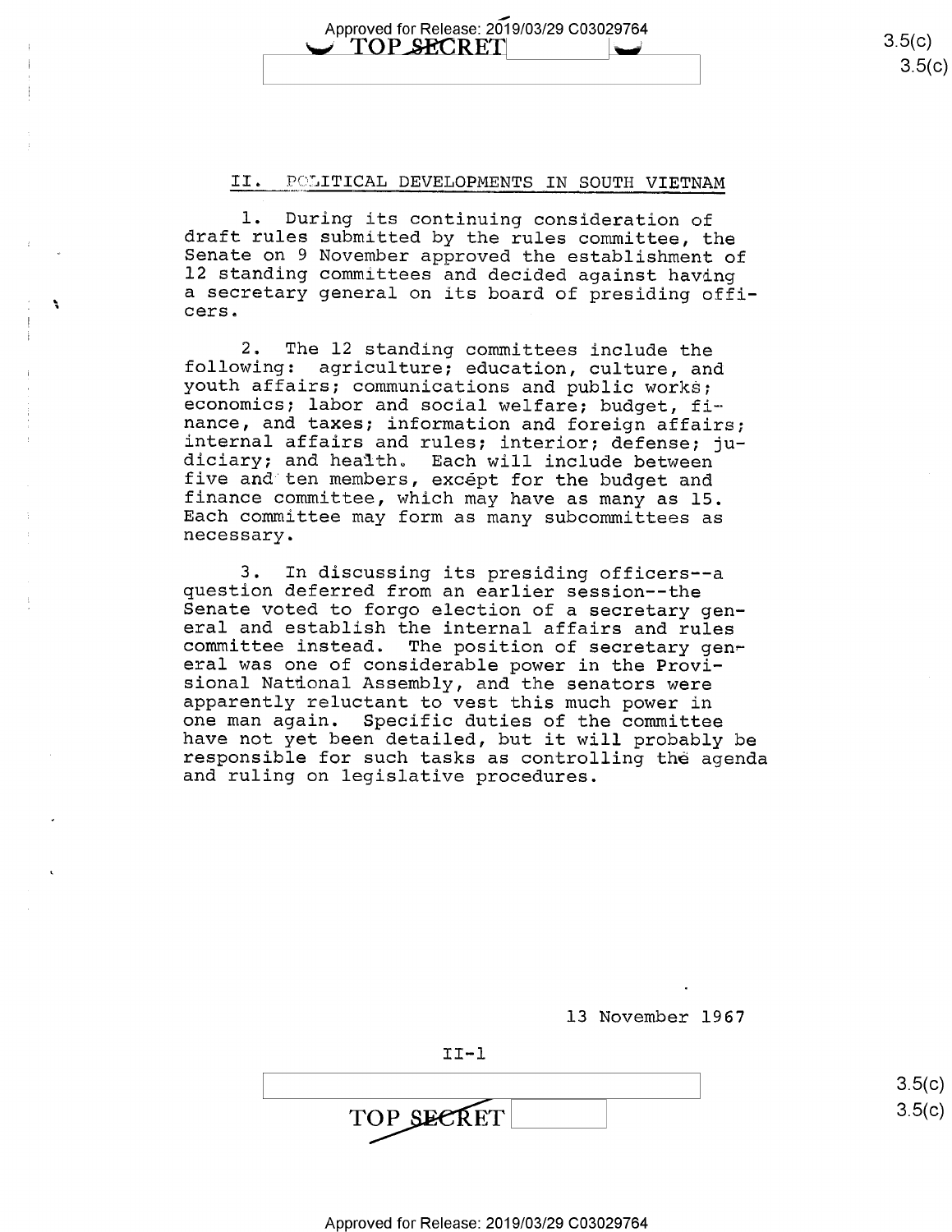

## III. MILITARY DEVELOPMENTS IN NORTH VIETNAM

## IV. OTHER COMMUNIST MILITARY DEVELOPMENTS

 $\hat{\mathbf{A}}$ 

l. There is nothing of significance to report

13 November 1967

 $III-IV - 1$ TOP SECRET 3.5(c)

 $3.5(c)$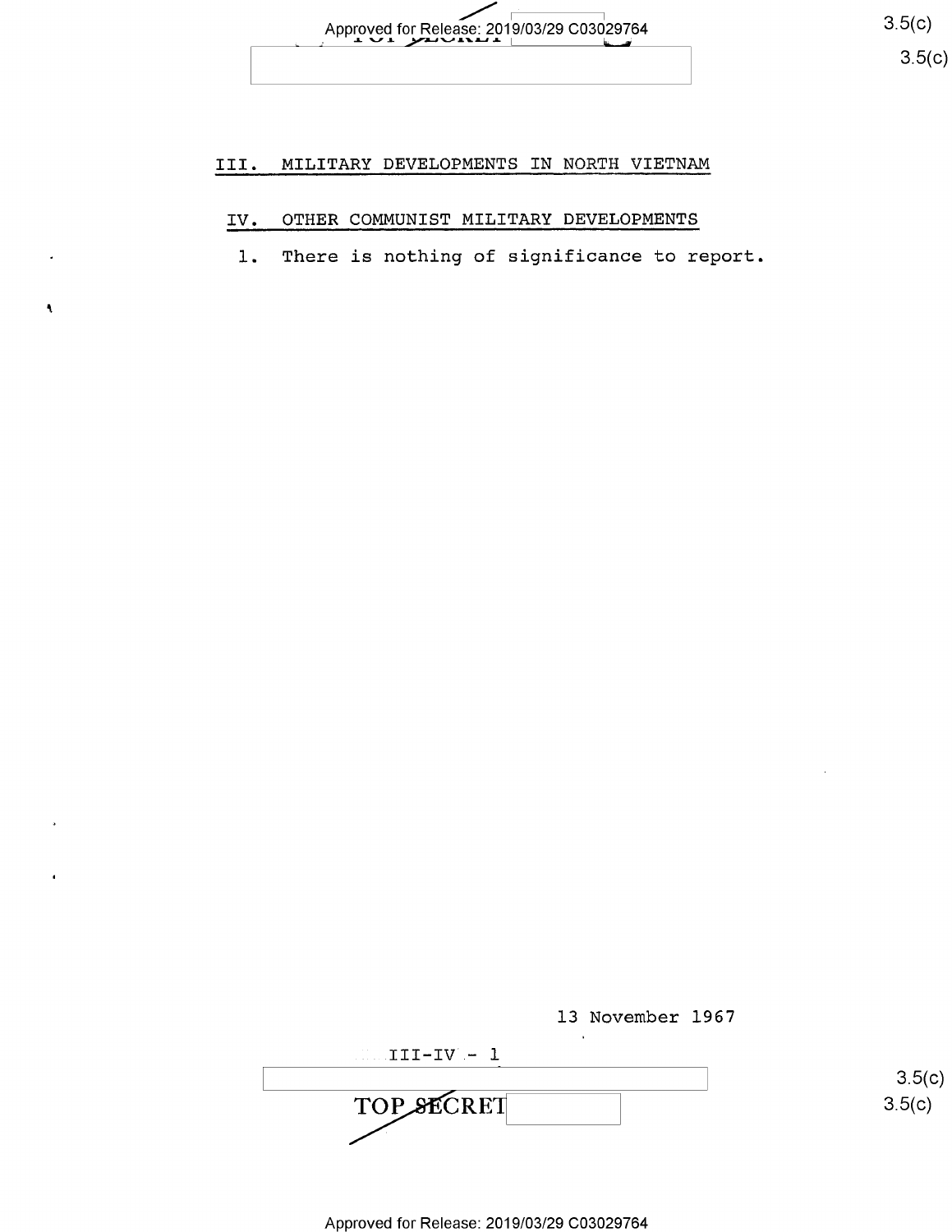Approved for Release: 2019/03/29 C03029764<br>  $\Box$  TOP SECRET

 $3.5(c)$  $3.5(c)$ 

#### V. COMMUNIST POLITICAL DEVELOPMENTS

l. Additional evidence that ill health prevented Ho Chi Minh from participating in celebrations of the 50th anniversary of the Russian Revolution was obtained by a correspondent for the Lomion Guardian, who recently visited Hanoi. In a 12 Hovember story filed from Hong Kong, the correspondent reported that Ho is "very weak." He said the Soviet ambassador in Hanoi called on Ho to invite him to the celebrations, presumably those in Moscow. Ho, who reportedly was confined to bed, said that he wanted to attend but that he did not have the strength to do so.

#### Front Official on "Talks"

À

2. Dang Chan Thi, the Liberation Front representative to the 50th anniversary celebrations in Moscow, has provided a further indication that the Front views any US - North Vietnamese talks following a halt in the bombing of the North as separate from any discussions on settling the war in the South. Asked in an interview with a Japanese correspondent on 8 November if the Front would agree to open talks if the bombing of the North ended, Dang replied that the "suspension of bombing alone would not lead to such a conference." He added that the first requisite for a meeting is US acceptance of the Hanoi's four points and the Front's five-point proposal.

3. Dang's statement is in keeping with those made recently by other Front spokesmen. It also reflects Hanoi's long-held contention that any postbombing talks would deal only with bilateral US — North Vietnamese relations and that in any talks involving a settlement in South Vietnam the Front, as a full participant, will take the primary role.

l3 November 1967

 $V-1$ TOP SECRET

 $3.5(c)$  $3.5 (c)$